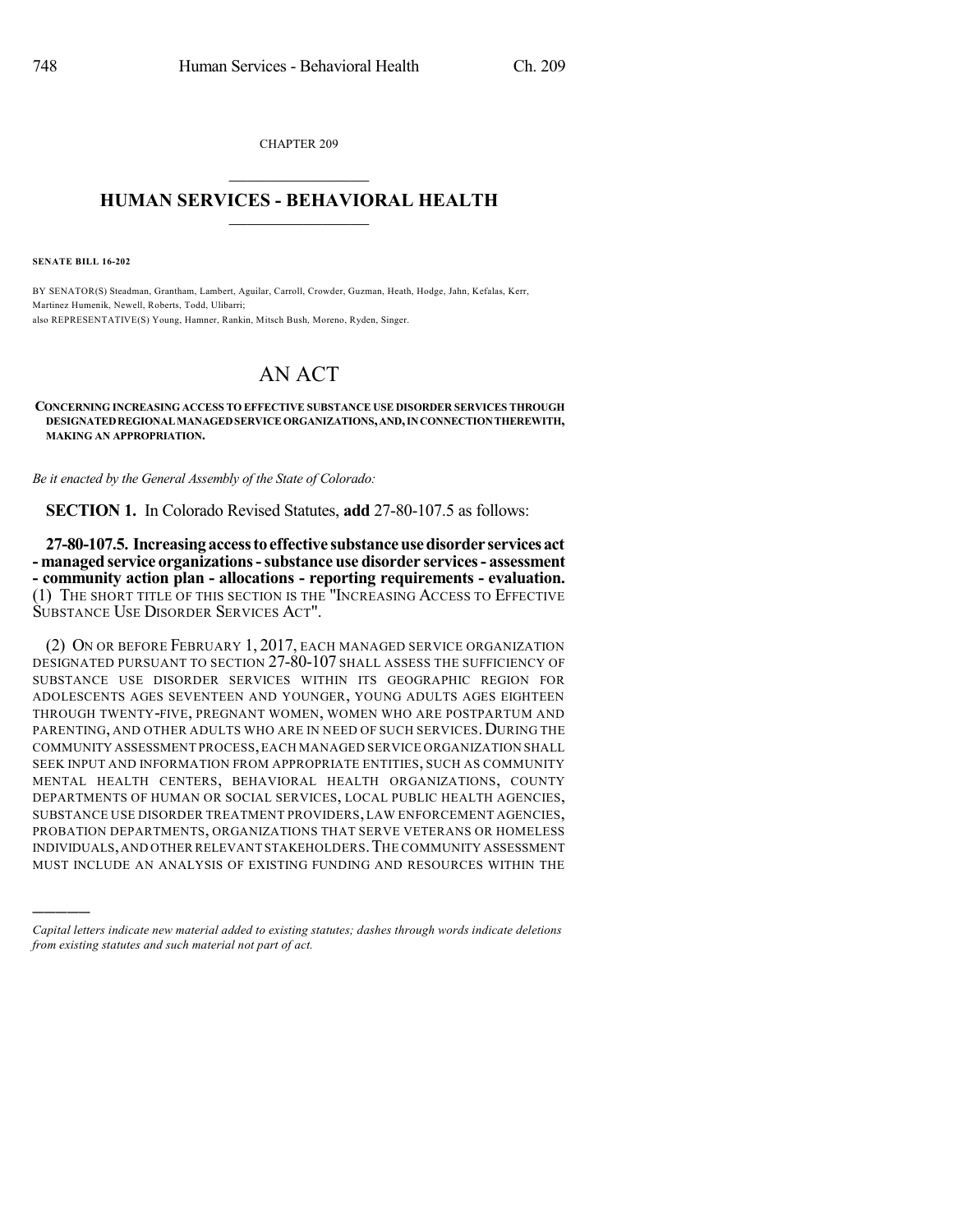COMMUNITY TO PROVIDE A CONTINUUM OF SUBSTANCE USE DISORDER SERVICES, INCLUDING PREVENTION, INTERVENTION, TREATMENT, AND RECOVERY SUPPORT SERVICES,FOR ADOLESCENTS AGES SEVENTEEN AND YOUNGER,YOUNGADULTS AGES EIGHTEEN THROUGH TWENTY-FIVE, PREGNANT WOMEN, WOMEN WHO ARE POSTPARTUM AND PARENTING, AND OTHER ADULTS WHO ARE IN NEED OF SUCH SERVICES.

(3) (a) ON OR BEFORE MARCH 1, 2017, EACH MANAGED SERVICE ORGANIZATION THAT HAS COMPLETED A COMMUNITY ASSESSMENT PURSUANT TO SUBSECTION (2) OF THIS SECTION SHALL PREPARE AND SUBMIT IN ELECTRONIC FORMAT TO THE DEPARTMENT AND THE DEPARTMENT OF HEALTH CARE POLICY AND FINANCING A COMMUNITY ACTION PLAN TO INCREASE ACCESS TO EFFECTIVE SUBSTANCE USE DISORDER SERVICES, REFERRED TO IN THIS SECTION AS THE "COMMUNITY ACTION PLAN". THE COMMUNITY ACTION PLAN MUST SUMMARIZE THE RESULTS OF THE COMMUNITY ASSESSMENT AND INCLUDE A DESCRIPTION OF HOW THE MANAGED SERVICE ORGANIZATION WILL UTILIZE ITS ALLOCATION OF FUNDING FROM THE MARIJUANA TAX CASH FUND CREATED IN SECTION 39-28.8-501,C.R.S.,TO ADDRESS THE MOST CRITICAL SERVICE GAPS IN ITS GEOGRAPHIC REGION AND A TIMELINE FOR IMPLEMENTATION OF THE COMMUNITY ACTION PLAN.

(b) A MANAGED SERVICE ORGANIZATION MAY PERIODICALLY UPDATE ITS COMMUNITY ACTION PLAN TO REFLECT CHANGES IN COMMUNITY NEEDS AND PRIORITIES.ANY SUCH UPDATED PLAN MUST BE SUBMITTED IN ELECTRONIC FORMAT TO THE DEPARTMENT AND THE DEPARTMENT OF HEALTH CARE POLICY AND FINANCING.

(c) ON OR BEFORE MAY 1, 2017, THE DEPARTMENT SHALL POST THE COMMUNITY ACTION PLANS FROM THE MANAGED SERVICE ORGANIZATIONS DEVELOPED PURSUANT TO PARAGRAPH (a) OF THIS SUBSECTION (3) ON ITS WEBSITE. ON OR BEFORE MAY 1, 2017, THE DEPARTMENT SHALL SUBMIT A REPORT SUMMARIZING ALL OF THE COMMUNITY ACTION PLANSRECEIVED FROM THE MANAGED SERVICE ORGANIZATIONS TO THE JOINT BUDGET COMMITTEE, THE HEALTH AND HUMAN SERVICES COMMITTEE OF THE SENATE, AND THE PUBLIC HEALTH CARE AND HUMAN SERVICES COMMITTEE OF THE HOUSE OF REPRESENTATIVES, OR ANY SUCCESSOR COMMITTEES. THE DEPARTMENT SHALL POST ON ITS WEBSITE ANY UPDATED COMMUNITY ACTION PLANS RECEIVED PURSUANT TO PARAGRAPH (b) OF THIS SUBSECTION (3).

(4) (a) ON JULY 1, 2016, THE DEPARTMENT SHALL DISBURSE TO EACH DESIGNATED MANAGED SERVICE ORGANIZATION SIXTY PERCENT OFTHE DESIGNATED MANAGED SERVICE ORGANIZATION'S ALLOCATION FROM THE MONEY APPROPRIATED FROM THE MARIJUANA TAX CASH FUND. EACH DESIGNATED MANAGED SERVICE ORGANIZATION THAT CONDUCTS A COMMUNITY ASSESSMENT AND PREPARES A COMMUNITY ACTION PLAN PURSUANT TO SUBSECTION (3) OF THIS SECTION MAY USE UP TO FIFTEEN PERCENT OF ITS STATE FISCAL YEAR 2016-17 ALLOCATION FROM THE MARIJUANA TAX CASH FUND FOR SUCH PURPOSES AND THE REMAINDER FOR SUBSTANCE USE DISORDER SERVICES. THE DEPARTMENT SHALL DISBURSE THE REMAINING FORTY PERCENT OF THE DESIGNATED MANAGED SERVICE ORGANIZATION'S MARIJUANA TAX CASH FUND ALLOCATION TO EACH DESIGNATED MANAGED SERVICE ORGANIZATION AFTER THE SUBMISSION OF ITS COMMUNITY ACTION PLAN.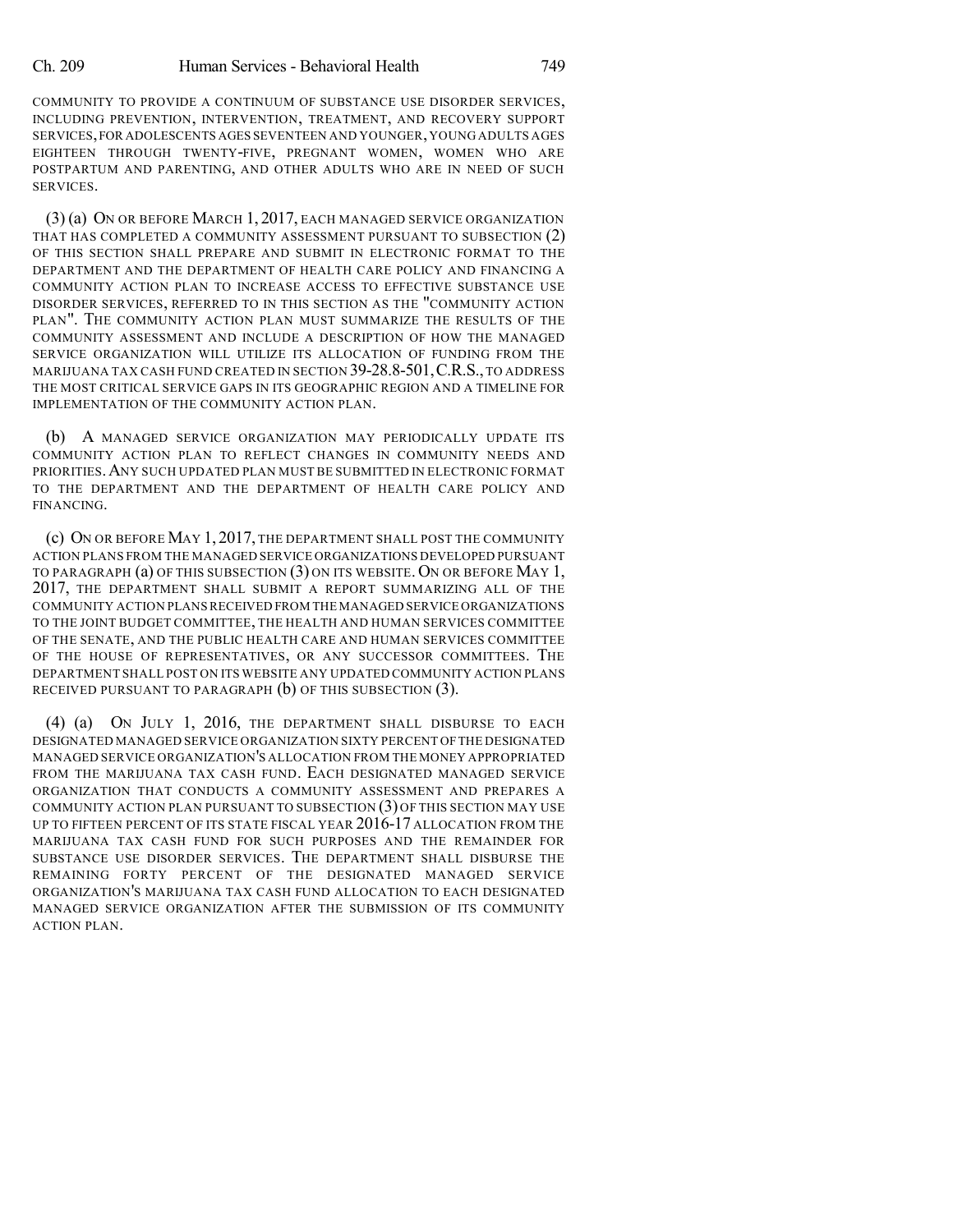(b) ON JULY 1, 2017, AND ON EVERY JULY 1 THEREAFTER, THE DEPARTMENT SHALL DISBURSE TO EACH DESIGNATED MANAGED SERVICE ORGANIZATION THAT HAS SUBMITTED A COMMUNITY ACTION PLAN ONE HUNDRED PERCENT OF THE DESIGNATED MANAGED SERVICE ORGANIZATION'S ALLOCATION FROM THE MONEY APPROPRIATED FROM THE MARIJUANA TAX CASH FUND.

(c) IT IS THE INTENT OF THE GENERAL ASSEMBLY THAT EACH DESIGNATED MANAGED SERVICE ORGANIZATION USE MONEY ALLOCATED TO IT FROM THE MARIJUANA TAX CASH FUND TO COVER EXPENDITURES FOR SUBSTANCE USE DISORDER SERVICES THAT ARE NOT OTHERWISE COVERED BY PUBLIC OR PRIVATE INSURANCE.EXCEPT AS PROVIDED IN PARAGRAPH (a) OF THIS SUBSECTION (4),EACH MANAGED SERVICE ORGANIZATION MAY USE ITS ALLOCATION FROM THE MARIJUANA TAX CASH FUND TO IMPLEMENT ITS COMMUNITY ACTION PLAN AND INCREASE ACCESS TO SUBSTANCE USE DISORDER SERVICES FOR POPULATIONS IN NEED OF SUCH SERVICES THAT ARE WITHIN ITS GEOGRAPHIC REGION.

(d) (I) FOR STATE FISCAL YEAR 2016-17, AND EACH STATE FISCAL YEAR THEREAFTER, THE DEPARTMENT SHALL ALLOCATE MONEY THAT IS ANNUALLY APPROPRIATED TO IT FROM THE MARIJUANA TAX CASH FUND TO THE DESIGNATED MANAGED SERVICE ORGANIZATIONS BASED ON THE DEPARTMENT'S ALLOCATION OF THE FEDERAL SUBSTANCE ABUSE PREVENTION AND TREATMENT BLOCK GRANT TO GEOGRAPHICAL AREAS FOR THE SAME STATE FISCAL YEAR.

(II) FOR STATE FISCAL YEAR 2017-18 AND EACH FISCAL YEAR THEREAFTER, THE DEPARTMENT SHALL MODIFY THE ALLOCATION METHODOLOGY SET FORTH IN SUBPARAGRAPH  $(I)$  OF THIS PARAGRAPH  $(d)$  IF THE DESIGNATED MANAGED SERVICE ORGANIZATIONS RECOMMEND, BY CONSENSUS, A CHANGE. ANY SUCH RECOMMENDATION MUST BE SUBMITTED TO THE DEPARTMENT BY FEBRUARY 28 PRIOR TO THE STATE FISCAL YEAR IN WHICH THE CHANGE WOULD APPLY.

(5) (a) ON OR BEFORE SEPTEMBER 1, 2017, AND ON OR BEFORE EACH SEPTEMBER 1THEREAFTER,EACH DESIGNATED MANAGED SERVICE ORGANIZATION SHALL SUBMIT AN ANNUAL REPORT TO THE DEPARTMENT CONCERNING THE AMOUNT AND PURPOSE OF ACTUAL EXPENDITURES MADE USING MONEY FROM THE MARIJUANA TAX CASH FUND IN THE PREVIOUS STATE FISCAL YEAR. THE REPORT MUST CONTAIN A DESCRIPTION OF THE IMPACT OF THE EXPENDITURES ON ADDRESSING THE NEEDS THAT WERE IDENTIFIED IN THE INITIAL AND ANY SUBSEQUENT COMMUNITY ASSESSMENTS AND ACTION PLANS DEVELOPED PURSUANT TO SUBSECTION (3)OFTHIS SECTION, AS WELL AS ANY OTHER REQUIREMENTS ESTABLISHED FOR THE CONTENTS OF THE REPORT BY THE DEPARTMENT.

(b) ON OR BEFORE FEBRUARY 1, 2017, AND ON OR BEFORE EACH FEBRUARY 1 THEREAFTER, EACH DESIGNATED MANAGED SERVICE ORGANIZATION SHALL SUBMIT TO THE DEPARTMENT A MID-YEAR REPORT CONCERNING ACTUAL EXPENDITURES FROM JULY 1 THROUGH DECEMBER 31.

(c) ON OR BEFORE NOVEMBER 1, 2020, THE DEPARTMENT, IN COLLABORATION WITH THE DESIGNATED MANAGED SERVICE ORGANIZATIONS,SHALL SUBMIT A REPORT TO THE JOINT BUDGET COMMITTEE AND THE JOINT HEALTH AND HUMAN SERVICES COMMITTEE, OR ANY SUCCESSOR COMMITTEES. THE REPORT MUST: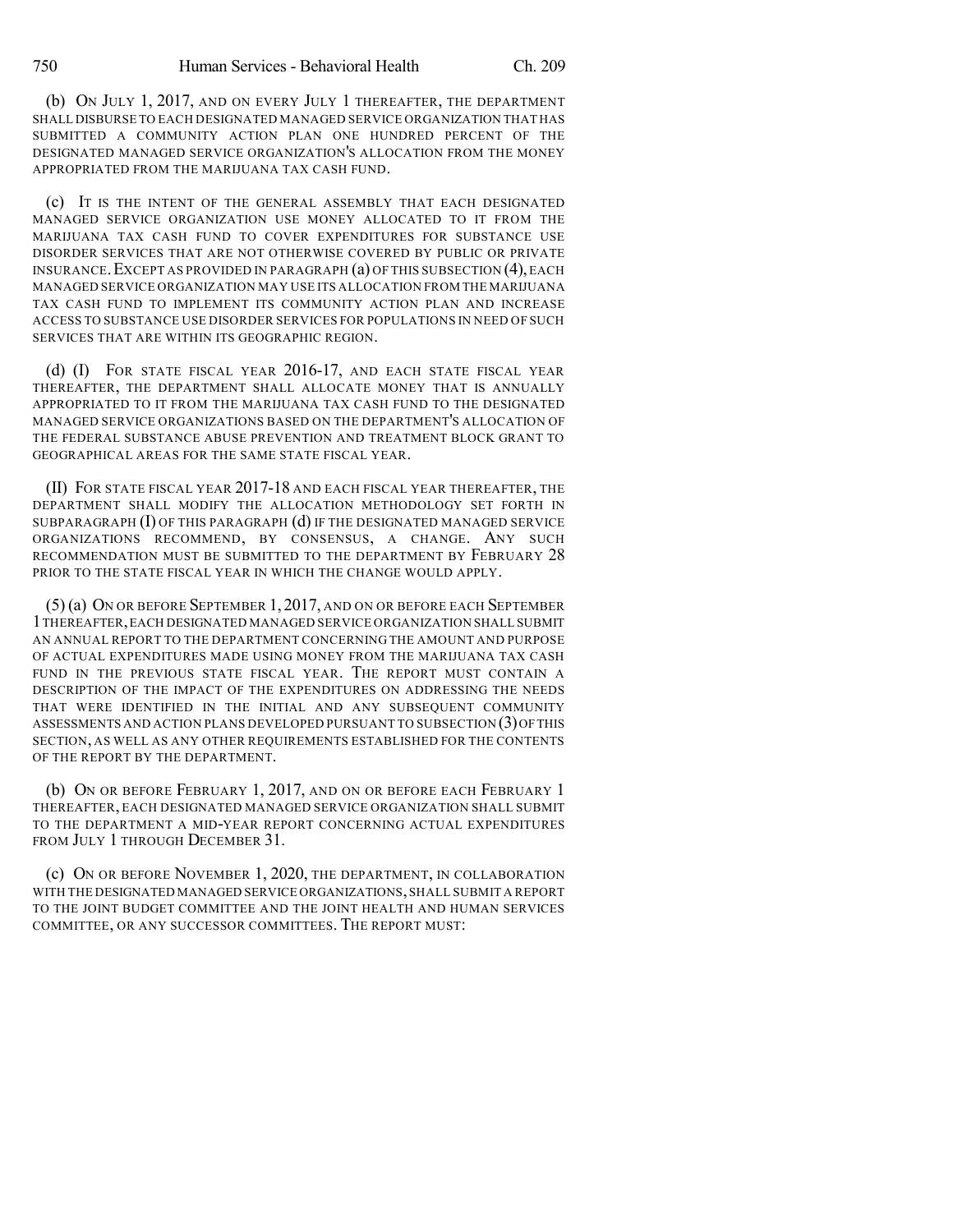(I) SUMMARIZE EXPENDITURES MADE BY THE DESIGNATED MANAGED SERVICE ORGANIZATIONS USING MONEY MADE AVAILABLE PURSUANT TO THIS SECTION FOR STATE FISCAL YEARS 2016-17, 2017-18, 2018-19, AND 2019-20;

(II) DESCRIBE THE IMPACT THE EXPENDITURES HAVE HAD ON INCREASING STATEWIDE ACCESS TO EFFECTIVE SUBSTANCE USE DISORDER SERVICES; AND

(III) INCLUDE ANY RECOMMENDATIONS TO STRENGTHEN OR IMPROVE THE PROGRAM.

(6) (a) ON OR BEFORE NOVEMBER 1, 2016, THE DEPARTMENT SHALL ENTER INTO A CONTRACT WITH AN EVALUATION CONTRACTOR TO STUDY THE EFFECTIVENESS OF INTENSIVE RESIDENTIAL TREATMENT OF SUBSTANCE USE DISORDERS PROVIDED THROUGH MANAGED SERVICE ORGANIZATIONS. THE DEPARTMENT AND THE DEPARTMENT OF HEALTH CARE POLICY AND FINANCING SHALL COLLABORATE WITH THE EVALUATION CONTRACTOR ON THE DESIGN OF THE EVALUATION SO THAT THE DATA AND ANALYSES WILL BE OF MAXIMUM BENEFIT FOR EVALUATING WHETHER THE MEDICAID BEHAVIORAL HEALTH BENEFIT SHOULD BE EXPANDED TO INCLUDE INTENSIVE RESIDENTIAL TREATMENT FOR SUBSTANCE USE DISORDERS.

(b) PRIOR TO ENTERING INTO A CONTRACT FOR THE EVALUATION OF INTENSIVE RESIDENTIAL TREATMENT OF SUBSTANCE USE DISORDERS PROVIDED THROUGH MANAGED SERVICE ORGANIZATIONS, THE DEPARTMENT SHALL SEEK INPUT FROM MANAGED SERVICE ORGANIZATIONS AND RESIDENTIAL SUBSTANCE USE DISORDER TREATMENT PROVIDERS CONCERNING RELEVANT OUTCOME MEASURES TO BE USED BY THE EVALUATION CONTRACTOR IN THE STUDY.

(c) ON OR BEFORE FEBRUARY 1, 2019, THE DEPARTMENT SHALL SUBMIT A COPY OF THE EVALUATION CONTRACTOR'S FINAL REPORT TO THE JOINT BUDGET COMMITTEE, THE HEALTH AND HUMAN SERVICES COMMITTEE OF THE SENATE, AND THE PUBLIC HEALTH CARE AND HUMAN SERVICES COMMITTEE OF THE HOUSE OF REPRESENTATIVES, OR ANY SUCCESSOR COMMITTEES.

**SECTION 2.** In Colorado Revised Statutes, 39-28.8-501, **amend** (2) (b) (IV) introductory portion and  $(2)$  (b)  $(IV)$  (C) as follows:

**39-28.8-501. Marijuana tax cash fund - creation - distribution - repeal.** (2) (b) (IV) Subject to the limitation in subsection (5) of this section, the general assembly may annually appropriate any moneys MONEY in the fund for any fiscal year following the fiscal year in which they were received by the state for the following purposes:

(C) To treat AND PROVIDE RELATED SERVICES TO people with any type of substance-abuse disorder, especially SUBSTANCE USE DISORDER, INCLUDING those with co-occurring disorders, OR TO EVALUATE THE EFFECTIVENESS AND SUFFICIENCY OF SUBSTANCE USE DISORDER SERVICES;

**SECTION 3. Appropriation.** (1) For the 2016-17 state fiscal year, \$6,000,000 is appropriated to the department of human services. This appropriation is from the marijuana tax cash fund created in section 39-28.8-501 (1), C.R.S. To implement this act, the department may use this appropriation as follows: